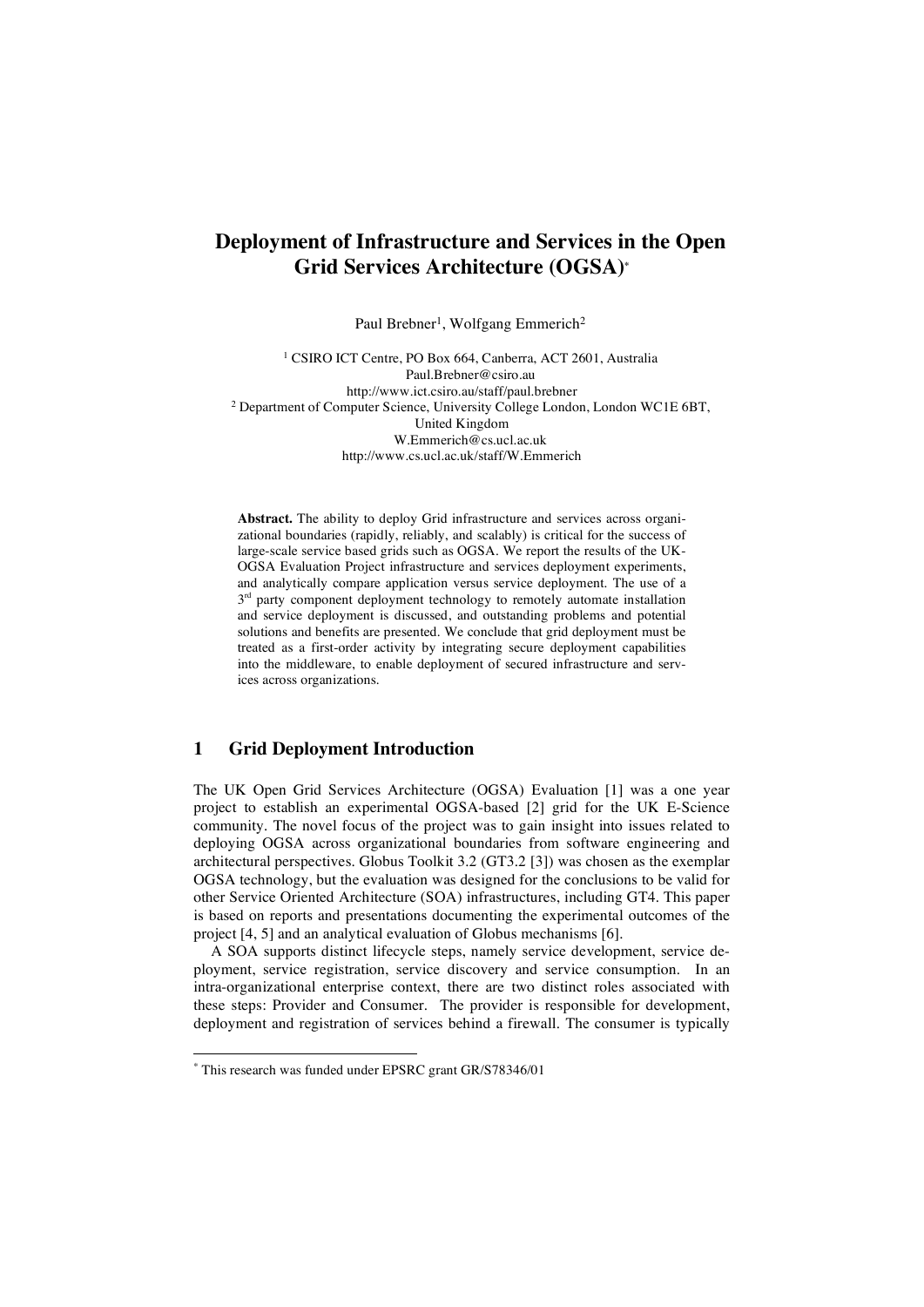external to the organization, outside the firewall, and discovers and consumes services. The provider role is therefore intra-organizational, while the consumer role is inter-organizational. However, in the Grid community the role division is different. End-user scientists typically develop their own applications, locate resources to run them on, deploy and execute them on these resources, and manage them. The focus is on end-user development, deployment and use, resulting in an overlap of provider and consumer roles, crossing organizational boundaries and firewalls.

GT3 supports end-user deployment of *applications* using mechanisms including: Grid Services, Grid Security Infrastructure (GSI), Master Managed Job Factory Service (MMJFS), Resource Specification Language (RSL-2), data transfer services (Grid File Transfer Protocol - GridFTP, Global Access to Secondary Storage – GASS) and index services (Globus Monitoring and Discovery System - MDS3). For authorized users these allow: job submission services (MMJFS) to be discovered; applications and data to be transferred onto the target machine; resources requested, scheduled and allocated; jobs submitted, run and monitored; and end-users notified upon completion - across organizational boundaries and firewalls.

However, GT3 does not support cross-organizational end-user deployment of grid *services.* This means that an end-user can not easily deploy their science code to resources behind firewalls as a " $1<sup>st</sup>$  order" grid service. A grid service is an implementation of a Grid Service port type, described (with GWSDL a grid extension of WSDL 1.1), packaged (in a Grid Archive "GAR" file), deployed across organizations to all the containers available to a Virtual Organization (VO), registered in a VO index service, and is discoverable and callable by all the users in the VO who are authorized to use it.

Support for end-user deployment of applications, but not services, reflects two different ways of using a SOA for Grid computing: resource-centric versus servicecentric. Scientific applications have typically been large monolithic applications written in legacy languages (e.g. Fortran), for proprietary high performance computing (HPC) architectures. GT3 is designed as a resource-centric infrastructure to allow legacy applications to portably utilize heterogeneous Grid resources. GT3 uses services as *infrastructure* services, to resource science as *applications*. End-users are not expected to deploy new services, but to use pre-existing services to deploy and run their applications. This approach is resource-centric, resourcing *by* services, Web Services enabling of Grids. We define this as a "2<sup>nd</sup> order" approach, since science is not exposed directly as grid services, only indirectly via infrastructure services. The other approach is service-centric, resourcing *of* services, Grid enabling of Web Services. We define this as a " $1<sup>st</sup>$  order" approach, since it enables science to be deployed, resourced, and used directly as distinguished grid services.

SOAs exhibit a number of desirable features that are lost if direct execution of science as  $1<sup>st</sup>$  order services is not supported, including: rich SOA patterns (e.g. proxies for monitoring service use); work-flows for the design and execution of flexible and portable applications and services (through recursive composition); loose coupling of client and service by registration/discovery of services and service descriptions and dynamic binding; and interoperability by conformance to Web Standards.

The original intention of GT3 was also to enhance the *implementation* of Grid services by extending Web Services with a rich component model. In fact, OGSI [7] was explicitly based on J2EE [8]. The OGSI component model includes a set of con-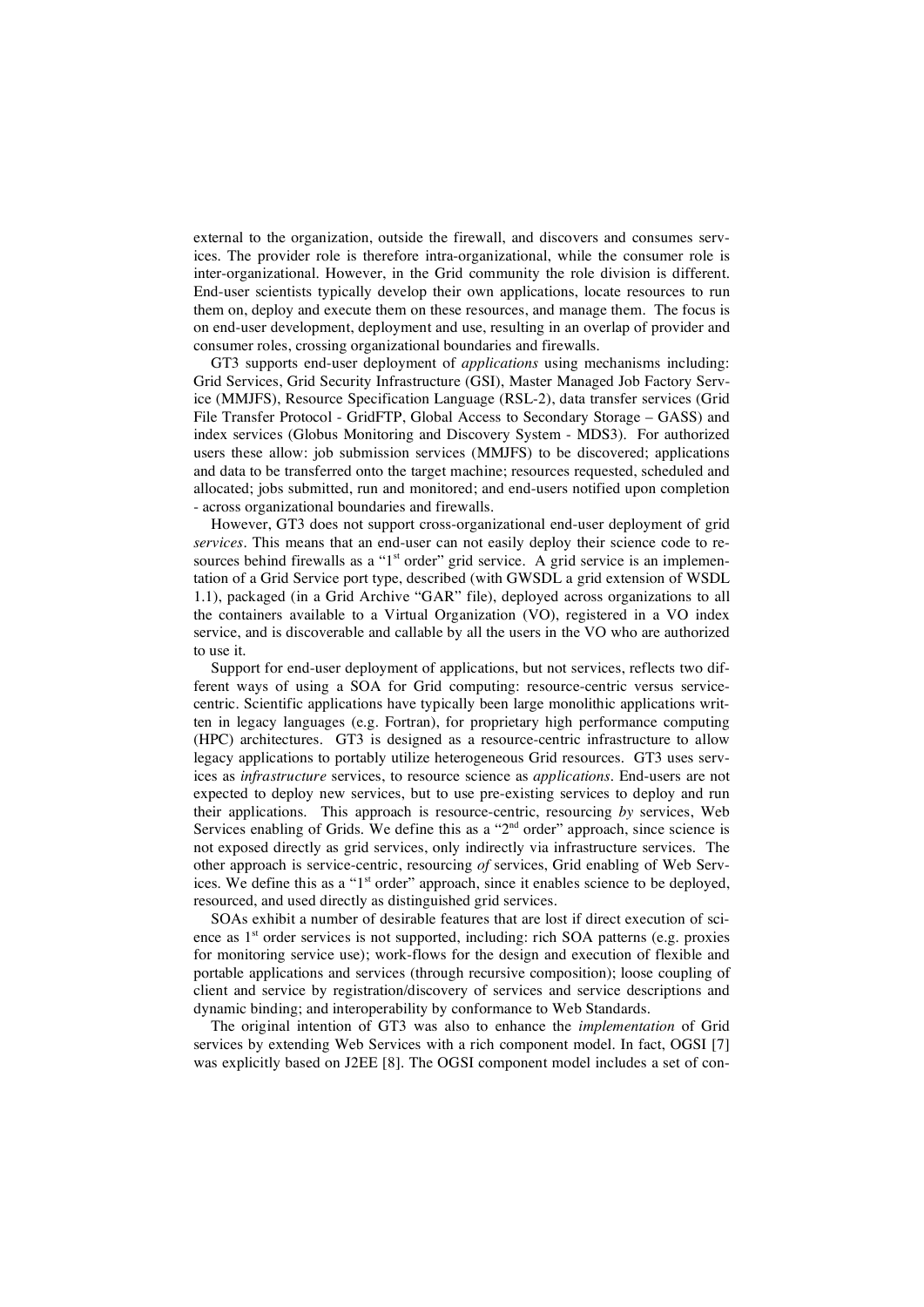ventions for service naming and reference, common and extended interfaces and behaviour support for dynamic instance-specific meta-data, and run-time support to manage service lifecycles. Service level security provides a fine-grained security model allowing different levels of access to services, instances and methods. The component model can be used for the development of  $1<sup>st</sup>$  order science services as well as infrastructure services.

A non-trivial aspect of deployment is Grid infrastructure installation. We consider this to be in the scope of deployment requirements since correct installation and configuration of infrastructure is a precondition for service deployment.

This paper focuses on GT3 infrastructure, application, and service deployment by end-users across organizational boundaries. Sections 2 and 3 compare GT3 installation and deployment for  $1<sup>st</sup>$  and  $2<sup>nd</sup>$  order approaches. Scenarios for installation and deployment for each approach are described and an analysis is performed based on the impact of GT3 components and mechanisms on quality attributes. Section 4 details the results of experiments to automate remote installation and deployment, and section 5 reviews related work. Finally, in section 6 we conclude with outstanding problems, potential solutions and benefits of supporting deployment as a  $1<sup>st</sup>$  order activity in OGSA.

## **2 Installation of Grid Infrastructure**

The grid infrastructure installation scenario steps are as follows: obtain infrastructure components (Globus, and supporting software); discover and select hosts to install to; determine host specific configuration information; install on selected hosts; configure installation on each host; secure installation on each host; start/stop container and services. Related tasks include: Validate installation; discover installation state (what is installed, versions, and configurations); trace installation progress; detect and debug installation failures; reinstall selected components; un-install selected components; install client-side infrastructure and security.

Several months were spent installing GT3 infrastructure across the project's four test-bed sites [4]. The installation experiences varied because of a combination of factors including: platform heterogeneity; site-specific security, and access policies; degree of familiarity with Globus technology; and GT3's fragile build process and complex package structure. Consequently, substantial effort was expended diagnosing and rectifying installation, configuration and access problems, resulting in the following insights.

## **2.1. Common infrastructure for 1st and 2nd order approaches: Core package, Tomcat container, security, Globus Monitoring and Discovery System (MDS3).**

**Core package.** Installation of the Core package (pure java container related services) and container (e.g. Tomcat) is relatively straightforward, but requires understanding and configuration of Globus and site-specific requirements and policies for installation, access, accounts, and security. On some sites Globus was treated as production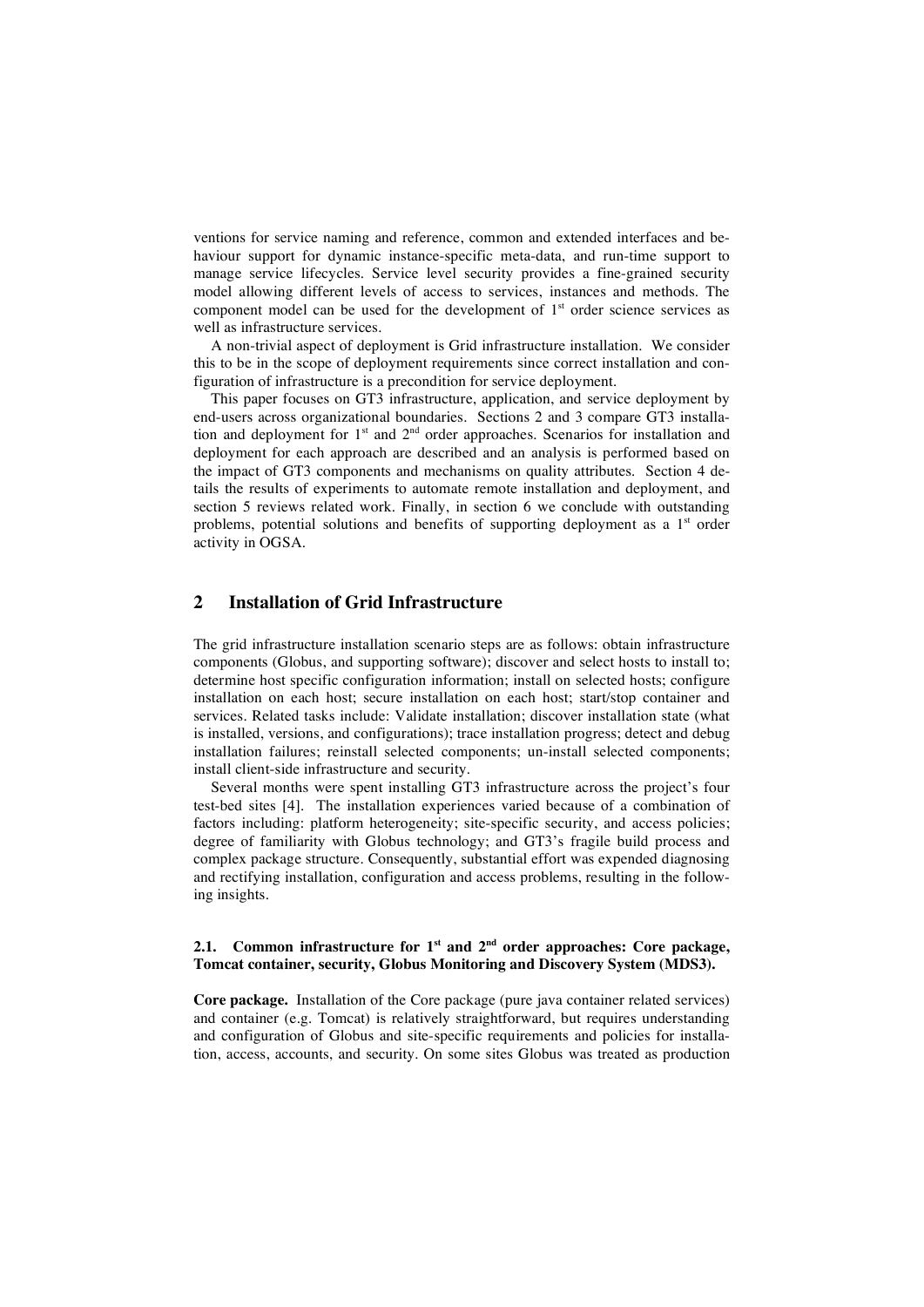software and installed by systems administrators, entailing extra effort to separate and support roles (for installation, configuration, container management, and deployment). Testing the core installation without security is feasible and is an important step, since it is critical to ensure basic access and functionality before enabling security, as security interferes with remote testing.

**Security.** Security infrastructure is required for the 2<sup>nd</sup> order approach, but only for a secured production version of the  $1<sup>st</sup>$  order approach. In theory the  $1<sup>st</sup>$  order approach does not require the complete "All Services" package to be installed (the complete middleware stack, which is not pure Java), but some sites installed it for a variety of reasons making security more difficult to install, configure and use than expected [4].

In order to emulate a realistic production grid environment we requested and obtained host and client certificates from the UK e-Science Certification Authority [9]. Accounts were requested and created for users on each site, and client certificate subjects and account mappings configured in "grid-map" files on all nodes. Hosts were configured to use host certificates, client-side security infrastructure was installed and configured, and client-side code was modified to call services with the required security protocol. Unfortunately there is no portable client-side package including security and we were unable to get secured client-side code working under Windows. There are significant problems with certificate management, including the application, acquisition, storing, use, renewing, and revocation processes. A major problem is the lack of scalability of installation and management of security, particularly due to the necessity to provide a unique local account per user, and to map user certificates to local accounts in grid-map files.

It may be possible to run services securely without having individual client accounts on the host machines, making the security process more scalable. It is also not obvious that the GSI approach to security is either sufficient or necessary for a 1st order approach, since GSI was designed for the  $2<sup>nd</sup>$  order approach and supports proxy certificates, single sign-on, and delegation of credentials. A different security infrastructure may be more appropriate for a  $1<sup>st</sup>$  order approach, for example, one supporting role based authorization.

Testing and debugging the installation with security enabled is difficult. It is impossible to determine the security configuration of containers and services remotely and to debug calls to secure stateful service instances, since these preclude the use of non-invasive tracing techniques such as proxy interception of calls. It is essential to install infrastructure with tracing and debugging components enabled (E.g. the Axis SOAP handler, SOAPMonitor, and remote Tomcat management; although these have their own security requirements).

**MDS3.** MDS3 supports a rich index service model, allowing Service Data Elements (SDEs) to be collected, updated, aggregated, cached, persisted and queried for service instances in a variety of configurations. MDS3 was relatively easy to install, configure and test across sites, although it is not part of the core package, many manual configuration and testing steps were required, and configuration errors were not discovered until run-time.

**Data transfer.** For 1<sup>st</sup> order services we assume that SOAP attachments are sufficient for data transfer. In practice they are unlikely to be adequate due to bugs in SOAP attachments in Axis/Globus, a practical upper limit to attachment sizes of 1GB,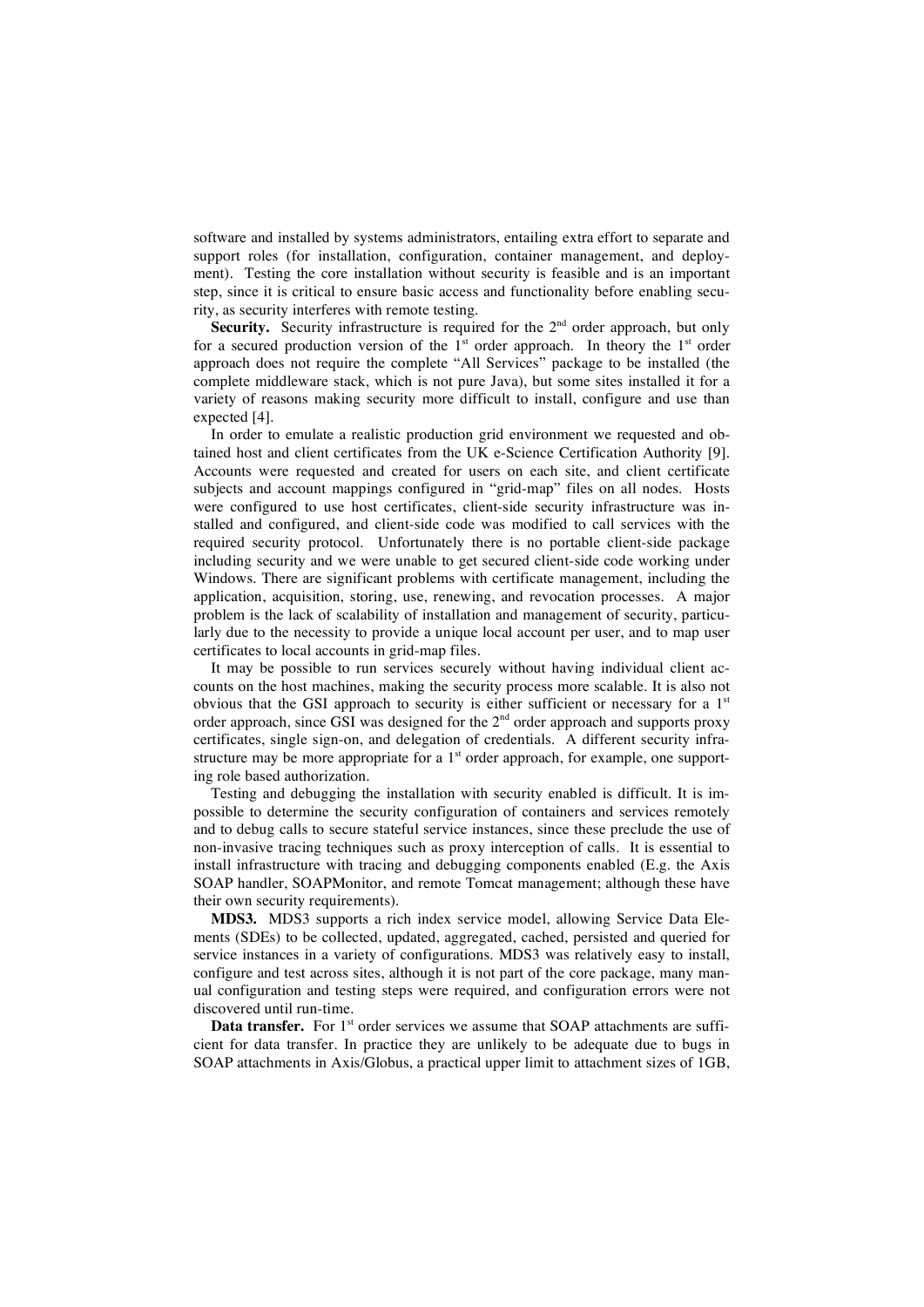limited scalability, and incompatibility with security. Otherwise the OGSA data transfer services must also be installed (but are problematic to use with services, see [5]).

## **2.2 Extra 2nd order infrastructure: "All Services", and data transfer**

The 2<sup>nd</sup> order approach needs the "All Services" package to be installed and configured, including MMJFS (the Job Manager, part of the Web Service Globus Resource Allocation Manager, or GRAM, component), a resource scheduler, and data transfer services. We did not attempt to use a real resource/batch scheduler as Globus does not come with one by default, but used the simpler MMJFS fork instead.

The non-Java packages, and even some of the Java packages, require compilation as part of the installation process. Correct versions and in some cases "brands" of supporting software must be used to guarantee a successful build. Globus is primarily targeted at Linux and support for other flavours of UNIX and other platforms is limited. We experience compilation issues on both Linux and Solaris and the build process was fragile and error prone. Due to version churn and build problems this process had to be repeated frequently, starting from a clean slate each time to eliminate dependencies on previous attempts. Some sites reported issues installing different versions of "All Services" on the same machine.

GridFTP is a legacy Globus component and not well integrated with GT3 services and the container. To support file staging with MMJFS, GridFTP, or a GASS server (for smaller files) must be installed on both server and client machines [10]. Due to problems originating from poor documentation, lack of example code, bugs in the GridFTP server, and certificate issues, we were unable to get data transfer working correctly across sites [5].

#### **2.3 Analysis**

Infrastructure weaknesses include portability, build-ability, and packaging. There is a need for well-supported binaries or portable code (i.e. pure Java), better integration and packaging of components, support for adding (or removing) selected components from a working installation, and a portable client-side package (including security). Portability contributes directly to the ability to automate the installation process remotely and therefore scalability of installation. The  $1<sup>st</sup>$  order approach is intrinsically more portable, since only a container and security are essential, whereas the  $2<sup>nd</sup>$  order approach relies on legacy non-Java components which are less portable and require more effort to build, install, configure and test before use.

Support for remote viewing of installation state is minimal, with no way to determine what packages and versions have been installed, or how far the installation has proceeded. One obvious problem for security scalability is creating and mapping user certificates to local accounts. Security infrastructure processes and management, including certificates and accounts, need improvement in order to be more useable, scalable and easier to automation. Apart from security, any organization, machine or site-specific configuration makes it more difficult to automate a scalable installation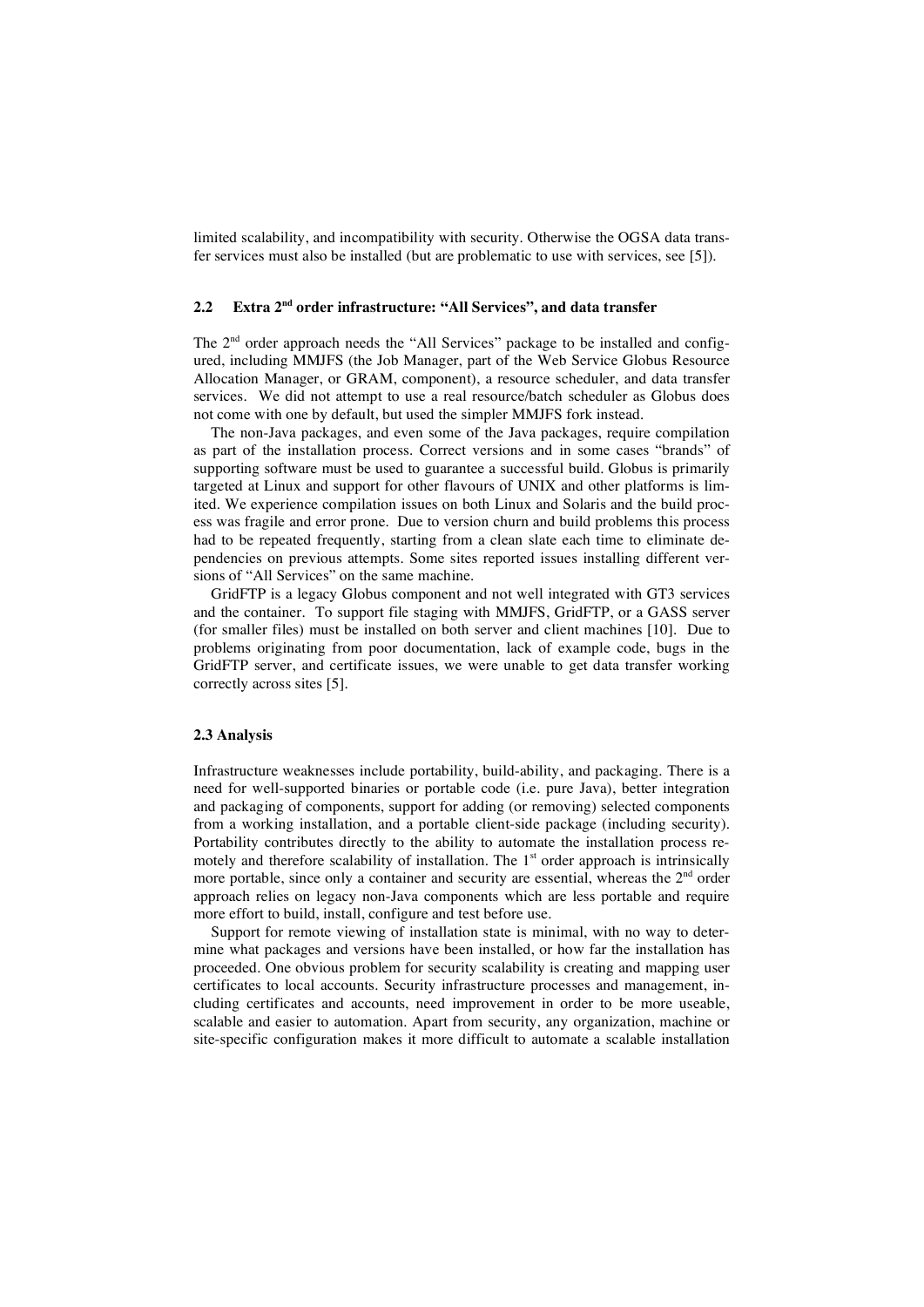process. For example, installation location, port number, user access, and sitespecific security policies must be successfully negotiated and configured.

We conclude that the infrastructure for  $1<sup>st</sup>$  order services is amenable to automatic remote installation since it can be better packaged, requires less building, is more portable, requires less configuration, is easier to test incrementally (without security, and then with security), and in theory can utilise a simpler security model. However, improvements in processes, tools and technologies are also required to support: remote automatic installation and configuration; separation of installation roles; monitoring of installation progress and state; visibility of components installed and versions, and security infrastructure; and debugging of installations.

## **3 Deployment of Services and Applications**

In the standard 1<sup>st</sup> order SOA world, services are deployed within an enterprise, behind firewalls, by enterprise developers and deployers. End-users typically do not (and can not) deploy services. However, in the grid community deployment needs to be supported across firewalls and enterprise/organizational boundaries (i.e. interenterprise), for different types of deployers, some of whom are essentially end-users. For the deployment scenario, we assume: a set of Grid resources (possibly heterogeneous); shared by a number of VOs, but with at least one centralised index service for each VO listing the resources available to the users of that VO; end-user deployment; portable service/application code; and, manual deployment of  $1<sup>st</sup>$  order services by Systems or Grid Administrators on each site.

#### **3.1 Grid Service Deployment (1st order)**

The scenario for grid service deployment is as follows: Configure service specific security; validate deployment; discover hosts available; select hosts to deploy to; deploy service to selected hosts; register the services in an index service**;** enable or disable the services. Related tasks include: Test to ensure that services are registered, discoverable and callable by specified users; un-deploy service; redeploy service; trace progress of deployment**;** debug deployment failure.

**Security configuration.** Given a GAR file, the deployer unpacks it, configures security for the target host, and then repacks ready to deploy. We assume that authentication is specified at development time in a custom service security configuration file. This allows the developer to specify the minimum level (and other permissible levels) of security for each service and method, but not *who* is authorized to use them. Authorization is specified in service specific gridmap files. A gridmap is an Access Control List that specifies which users have access to a service. It has a list of distinguished names and maps each name to a user account. The requirement to map user certificates to unique local accounts in gridmap files reduces the scalability of the deployment process. This is the default approach, but a number of alternatives are possible. Using role based security would reduce the complexity of managing gridmap files, but authentication is still a problem, requiring user certificates, proxy cer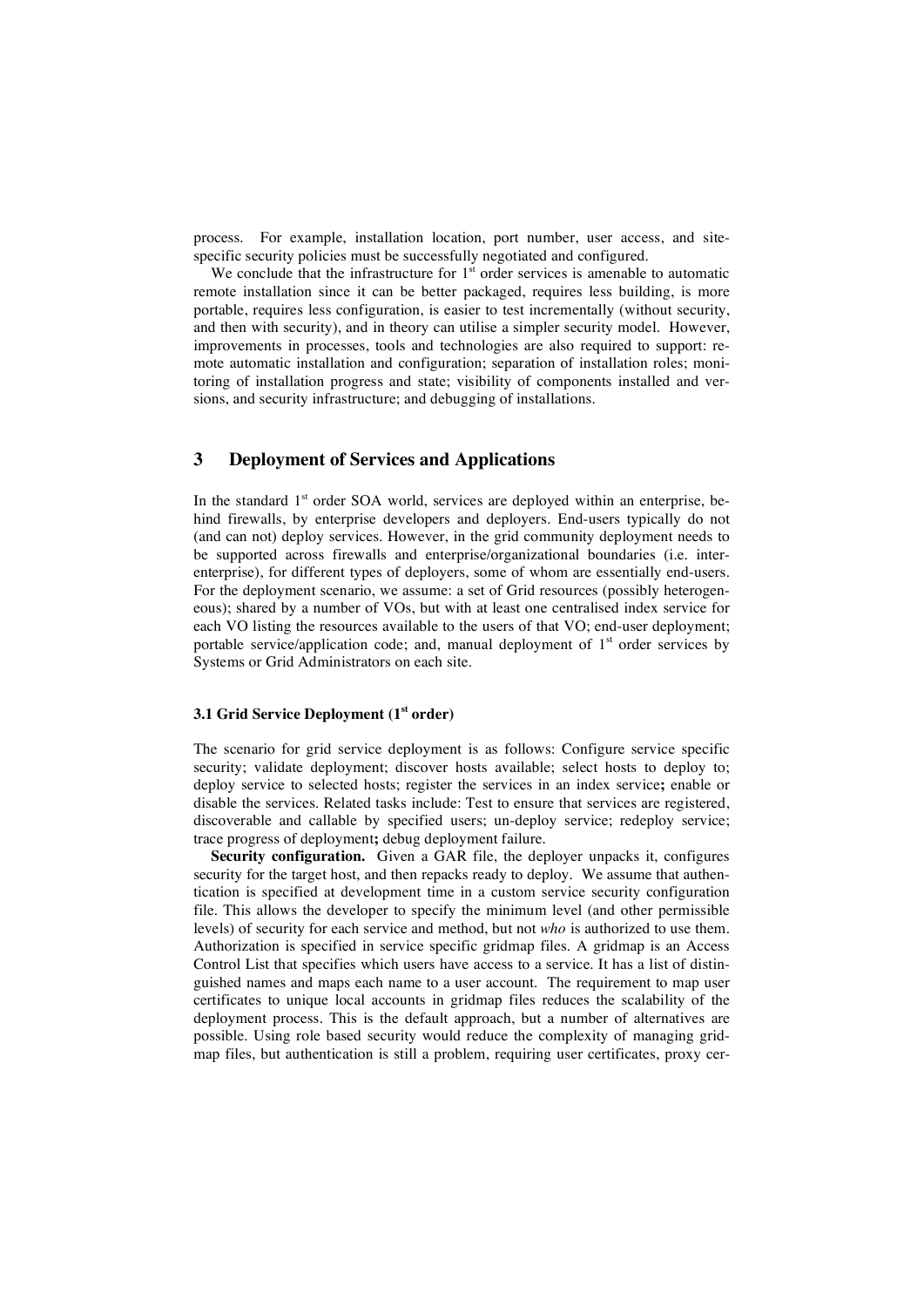tificates, and certificate subjects. One simplification is to allow anonymous users (users who share the same credentials) so that nodes only need to know about the mapping between classes of anonymous users and roles. However, this allows the possibility for rogue users to misuse their roles without being able to be traced as individuals. It is possible that a common account could be used in gridmap files (every user would still have a unique certificate). Even though there would then be no privacy or isolation between users mapped to the same account (the common account functioning more as a "role") this may be a reasonable compromise.

**Validation and Testing.** Ideally the GAR file, deployment descriptors, and security configuration, could be validated before deployment, but this is not supported. Errors may be discovered during deployment, or worse, at run-time, which impinges on scalability, availability and reliability of deployment and use.

**Host discovery and selection.** We assume that services are portable, and that they will be deployed to all resources in a VO without reference to the base capacity, current resources, or load on each machine. This is a reasonable assumption since newly developed Grid Services are more likely to be portable compared with legacy applications deployed using MMJFS.

**Deployment.** For the experiment deployment was initially performed locally on each machine with the GT3 deployment scripts. The mechanism for manual deployment is to make the GAR file available to the deployer on each site and then wait for them to deploy it, restart the container, and register the service in the central VO index service. Restarting the container is problematic if services are in use unless they support persistence across container restarts. So-called "hot" deployment would be an advantage; otherwise a workaround is to have separate containers (or multiple Web Application Contexts using Tomcat) for each service, user, or VO. To undeploy/redeploy a service, the container is stopped, the service un-deployed, a new version of the service deployed if required, and then the container is started again. The MDS3 entry for the service must be updated or removed.

**Service registration.** MDS3 is designed to support a meta-data oriented registry service, various topologies (e.g. hierarchical aggregation), and soft-lifecycle management/update of service instance state changes. This makes it more than a simple UDDI registry service. It takes multiple steps to register a service in one container into a remote index service. This requires manual local server-side editing of configuration files, and information entered during configuration is not checked until execution time. In a typical SOA the directory service contains information about the service location, along with service description (WSDL). Our experiments did not require dynamic discovery of service descriptions since client-side code (including stubs) was developed at the same time as services. However, this capability is critical for scalable, flexible and robust SOAs, and we are obliged to assume that MDS3 supports registration and discovery of GWSDL service descriptions.

**Non-functional deployment attributes.** Using a manual deployment process the performance (time to deploy to a node), scalability (how many nodes can be deployed to with increasing nodes, services, and users), reliability, repeatability, traceability, and debuggability are all extremely poor. The security of deployment is only moderate since the process is manual and error-prone. It assumes secure transfer of GAR files to the deployers, that they are not tampered with by the deployers, and that only services from permitted developers are deployed. Validating the security configura-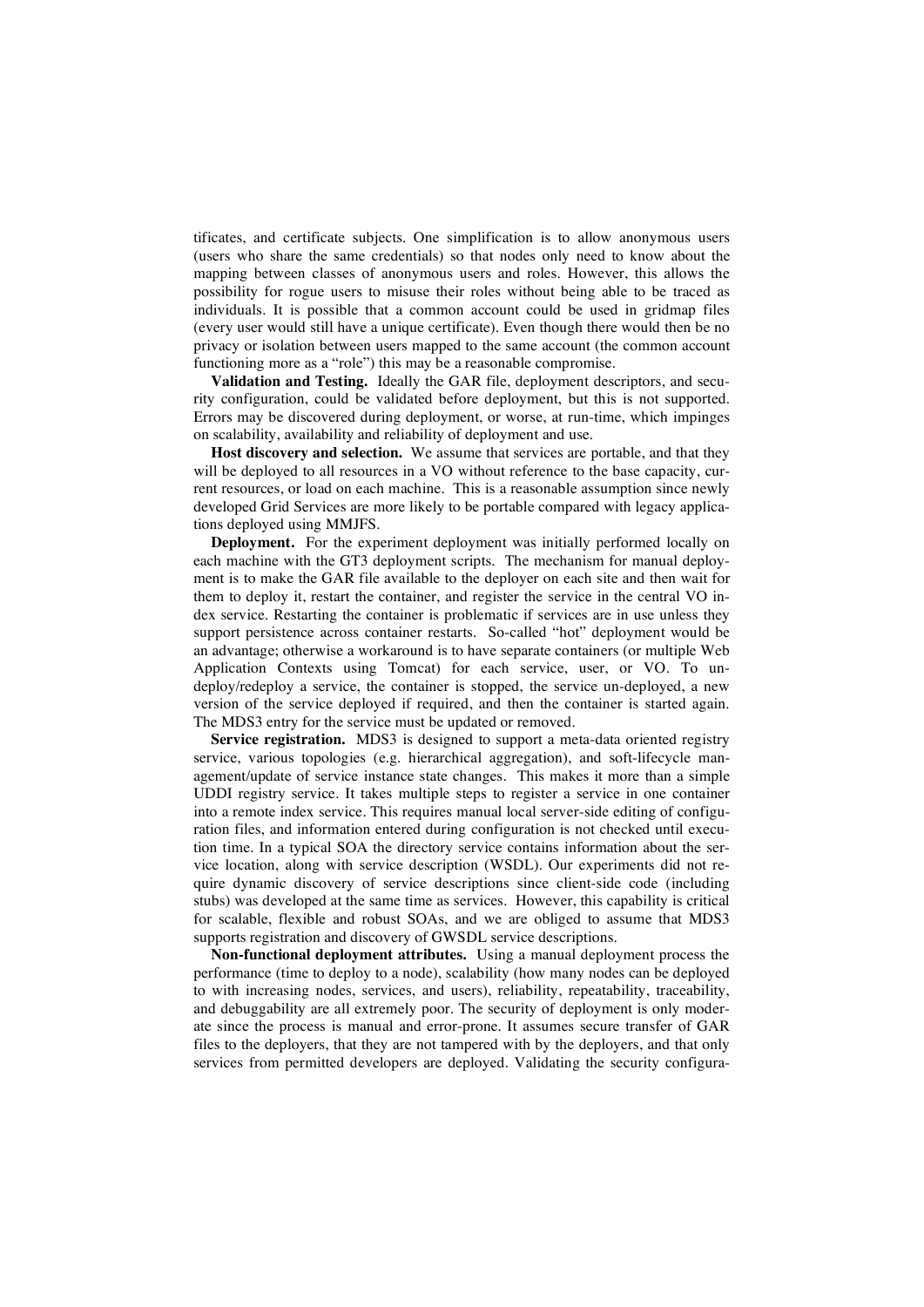tion of deployed services remotely is non-trivial. Scalability of security configuration maintenance is an issue, requiring authorized users to be added/removed from service specific security configuration files. This currently entails editing of grid-map files and then redeployment and restarting of the container. More seriously, in the absence of automated/remote deployment there is no formal security model for interorganizational/VO deployment.

In the absence of any other resource management mechanism, deploying a service on a machine and giving users permission to use it gives them the "right" to consume resources on that machine simply by invoking it. The default service resourcing model is shared, not exclusive, but with no guaranteed QoS unless the hosting environment can provide it at the time of use taking into account both base-level capability and actual load. Extra resource scheduling or load-balancing mechanisms are required to ensure QoS, fair sharing of resources, and to prevent resource saturation.

### **3.2 2nd Order Application Deployment**

The  $2<sup>nd</sup>$  order application scenario is different, as using MMJFS an executable is deployed (or "staged") immediately prior to use as part of the same invocation of MMJFS by the same user. The steps are as follows: Prepare RLS-2 file based on application requirements; discover and select MMJFS services; call selected MMJFS with RSL-2 file; wait for success of staging, notification of job submission, and eventual termination.

**MMJFS.** MMJFS/GRAM is a basic job submission service (without scheduling) that takes an RSL-2 XML file and a user certificate as input, and submits the job to the underlying queue with the proper invocation syntax, running as the user account mapped to the certificate. MMJFS supports staging of executables using a GASS server which runs on the GRAM client and negotiates data transfers with the remote MJS service [12]. MMJFS services are assumed to be registered in a VO index service to be discovered at deployment time. We assume that deployment occurs to all of the resources available to a VO simplifying the problem of matching application requirements to resources (for example, platform and concurrency). Otherwise, the resource management system in each organization is responsible for discovering and allocating appropriate resources, although how this is coordinated globally across organizations is unclear. The distinction between Deployment and Use phases is somewhat artificial as file staging (i.e. deployment) is just one of the operations performed by MMJFS once invoked. The MMJFS Start Operation steps are as follows: client credential delegated to MJS instance, file staging performed, submit job to scheduler. There is a strong assumption that an application is deployed and then used immediately by the same user, although there may be a substantial delay before the job is executed if using a job scheduler. This limits the options for deploying/staging an executable in advance, splitting deployer and user roles, and may impact scalability, performance and flexibility [11].

**Security.** One distinction between the  $1<sup>st</sup>$  and  $2<sup>nd</sup>$  order approaches is security related to deployment – both configuration of security during deployment for subsequent use and security of deployment. The  $1<sup>st</sup>$  order approach enables services and methods deployed in a container to have different security settings. Due to the lack of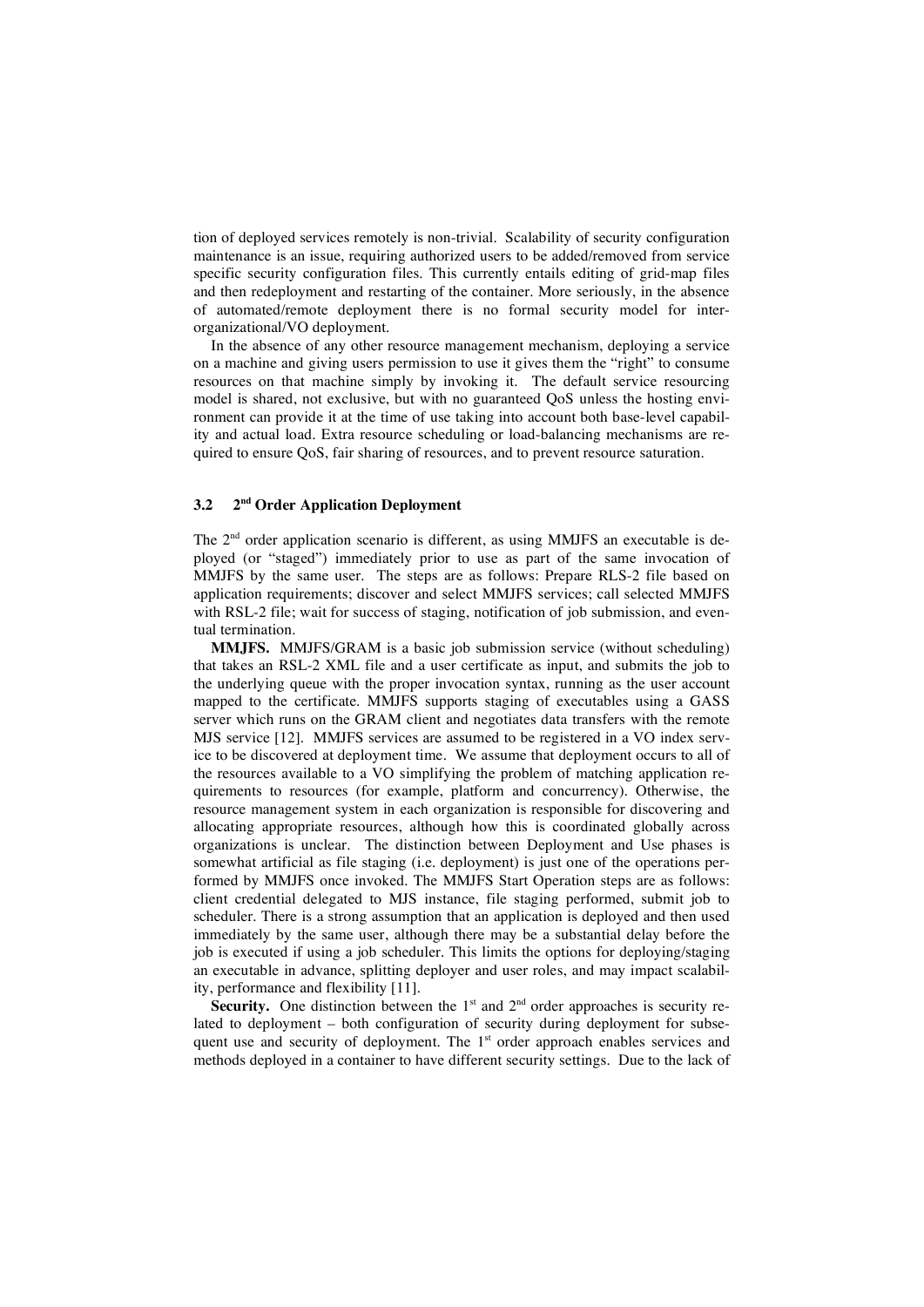an automated/remote deployment mechanism there is no explicit security model for deployment. The 2<sup>nd</sup> order approach imposes one security model on deployment and execution, due to the use of one mechanism for both tasks – i.e. the security configuration of MMJFS. Therefore only one set of security policies can be applied, to both the deployment and execution, of all jobs in a container. If a user has permission to use MMJFS in a given container, then they can deploy and use any application in that container. However, finer grained security may be provided by a resource manager and the use of virtual containers as sand-boxes would reduce security problems.

**Data transfer, Index Services, and Tracing.** GridFTP and a GASS server must be installed and working on servers and client machines. It is unclear if there is any explicit un-deployment capability and if/when or how files are cleaned up/deleted. MMJFS is already registered in the index service, but MJS instances (returned from the MMJFS Create Service operation) can also be registered to enable management of individual jobs (allowing for long-running batch jobs). There is some support for tracing the progress of MMJFS events and exceptions since MMJFS was designed to manage job execution. However, only minimal information is available remotely.

#### **3.3 Analysis**

Remote deployment of "applications" is straightforward with the  $2<sup>nd</sup>$  order approach, although more infrastructure must be installed (MMJFS, security, resource manager, data transfer services). There is support for resource matching and some support for deployment tracing/debugging. There is no capability for "application" registration, explicit deployment packaging, or validation of the deployment prior to use. There is an explicit security model for deployment, which is just the MMJFS security settings, and therefore identical for deployment and job submission for the whole container. Deployment and Use are therefore indivisible, both temporally, for identity/authentication, and for authorization. There is some support for tracing/debugging, but it is impossible to test MMJFS deployment without security being enabled. Deployment at least guarantees job submission and therefore (eventually) resourcing.

There is no in-built support for remote deployment of Grid Services and therefore no formal model of deployment security, no support for resource matching (although portability of services can reasonably be assumed), and very poor non-functional deployment characteristics. There is explicit Grid Service deployment packaging (GAR file) and it would be possible in principle to validate at least parts of the deployment prior to, or during, deployment. Service registration is well supported and we assume that it is possible to register GWDSL service descriptions. The scalability of the default  $1<sup>st</sup>$  order service security model is poor, requiring configuration for each site to map local accounts to user certificates. However, testing service deployment is feasible prior to security being enabled and a simpler more scalable security model may be possible. Deployment allows for immediate invocation but does not guarantee QoS.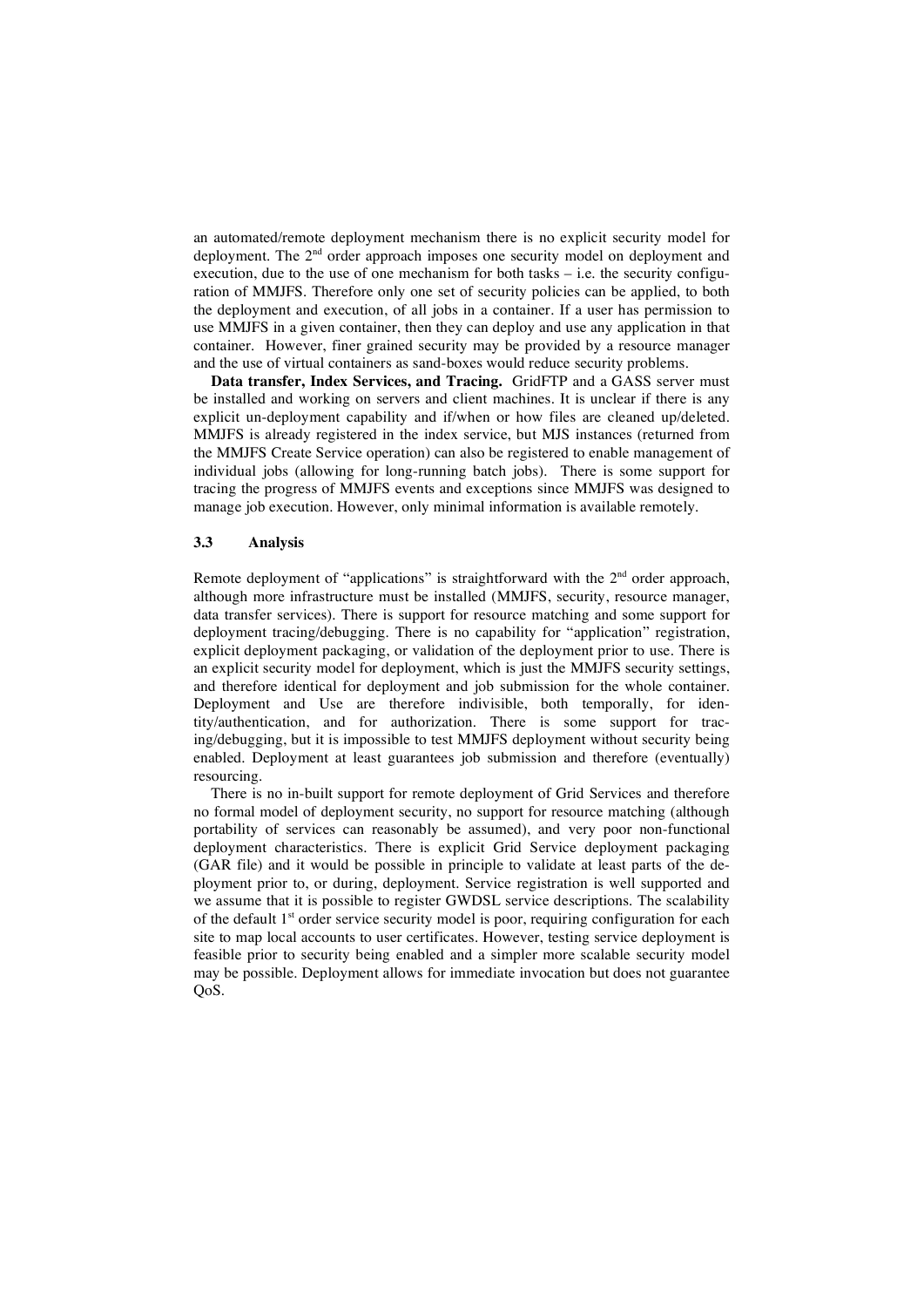## **4 Remote Deployment with SmartFrog**

Due to the lack of support for automated remote deployment of Grid infrastructure and services across organizations in the Globus middleware stack we trialled Smart-Frog (a  $3<sup>rd</sup>$  party component deployment technology [14]) for Grid deployment and conducted five experiments as follows: intranet deployment; internet deployment; secure deployment; deployment of secured infrastructure; and deployment of services.

**Deployment on an Intranet: Within the laboratory.** A project at UCL [15] investigated the use of SmartFrog to deploy GT3.2 on an intranet in a laboratory setting. This involved: configuring SmartFrog to remotely install and start the core GT3 package and Tomcat container; deploy sample grid services across multiple machines in the laboratory; and the development of a management console to control the process. The solution worked well in the laboratory but relied on the freedom to install and run a new installation of GT3 and supporting software as an unprivileged user on a public file system. It was also constrained to the deployment of core/container infrastructure only, over a LAN, with no security (either for deployment, or for the GT3 infrastructure), with an identical configuration for each installation. A GUI management console was provided for selecting target machines (based on available resources) and installing, configuring, starting and stopping the infrastructure or services. The progress of the installation along with any exceptions could be monitored and a partial (services) or complete (infrastructure) uninstall performed. The deployment process was scalable for increasing numbers of machines and was portable across different versions of Linux/UNIX.

**Deployment on the Internet: Across sites and firewalls.** Given the success of the intranet experiment we moved out of the laboratory setting and applied the experimental SmartFrog infrastructure across the internet to the OGSA test-bed sites. However, the new environment introduced a number of difficulties. We were unable to get the collection of components developed in the laboratory (a version of Smart-Frog, Grid specific deployment files, and GUI management console) working together correctly across sites, although deployment was demonstrated across an unsecured port in a limited test situation using the default unmodified SmartFrog package and examples. Because of differences in site security policies and the perception that SmartFrog is a perfect virus propagation mechanism it was impossible to open a new SmartFrog daemon listener port across all the test-bed sites. In theory RMI over HTTP (tunnelling [16]) could be used over the already open grid container port, but secure deployment was still a precondition.

**Secure deployment.** SmartFrog and Globus use different security models and certificates. In order to deploy infrastructure securely with SmartFrog an independent (and therefore redundant) security infrastructure, process, and certificates is required, which introduces yet another layer of complexity into already complex infrastructure and security environments. Nevertheless, the SmartFrog security architecture is relatively sophisticated and includes code signing and multiple trust domains, and is well designed for the deployment domain. Issues related to SmartFrog security configuration, use, and debugging prevented us from getting it working correctly across sites, illustrating the difficulties of debugging security infrastructure, and secured infrastructure. Security and debugging are mutually exclusive.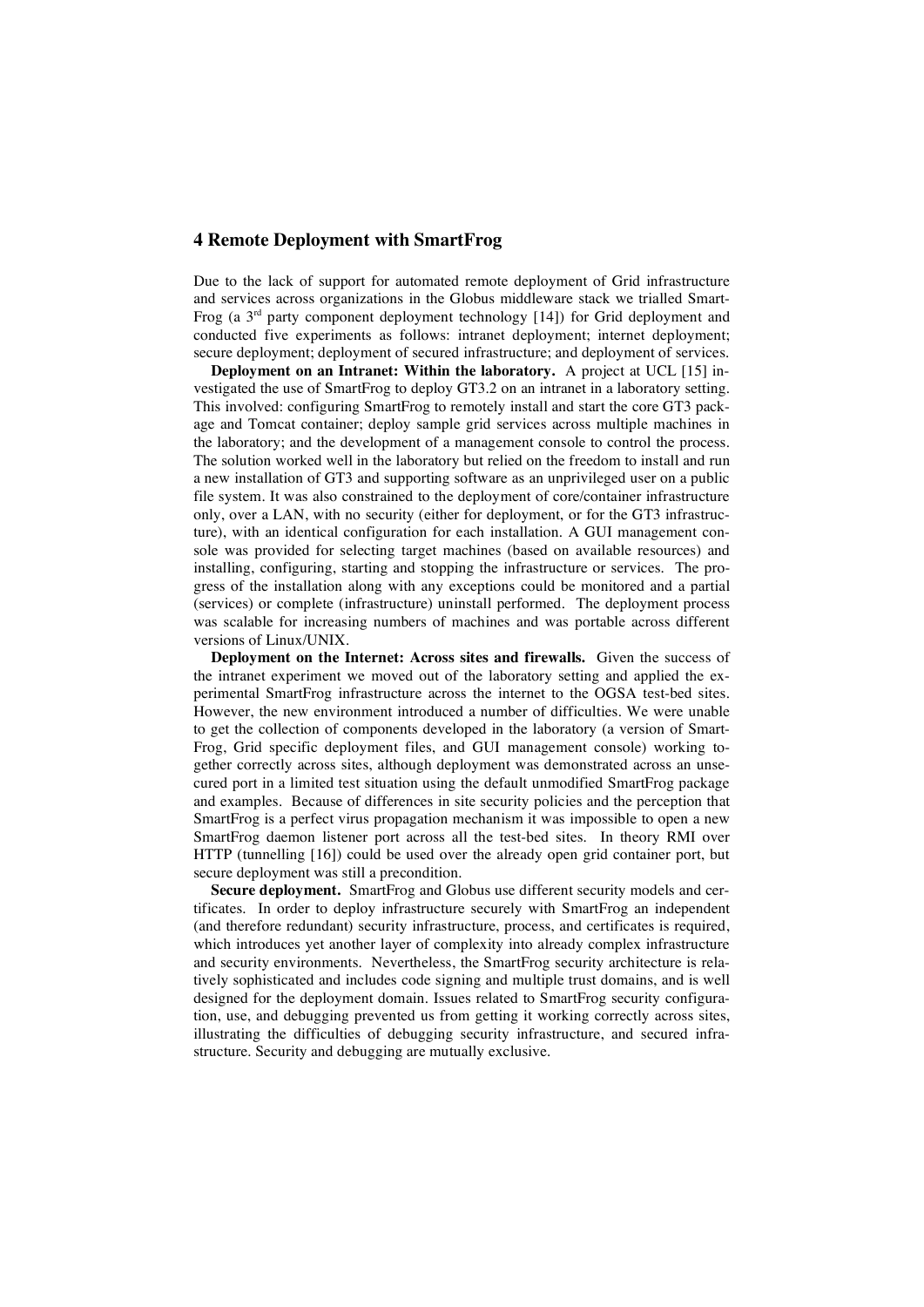**Deployment of Secured Infrastructure.** The next challenge was to use Smart-Frog to install, configure and run a *secure* GT3 installation and container. The first problem is the requirement for the deployment infrastructure to have access to host certificates, user certificates, and local accounts, and to prepare customised deployment configurations (e.g. the gridmap files) for each site. It is possible in theory to use a generic single user to run all the jobs for a node and it may even be the case that for non-mmjfs services a real user account is not needed at all [17]. However, there are significant issues to do with trust, security and auditing if the binding between users and accounts is weakened. A role-based security mechanism is an alternative [18]. A fundamental obstacle is if the SmartFrog daemon needs to run as a privileged user such as "root", as is the case for configuration of the standard GT3 production security environment. The "–noroot" option is an alternative for configuring GT3 security without root permission, but it is unlikely to be appropriate for production environments [19]. One workaround for the security installation problem is for the first installation and security configuration to be done locally and manually, enabling subsequent updates or (re-)installations for different user communities to proceed automatically/remotely by reusing the first security configuration. As long as there is one correctly installed and secured version, other versions (of at least the GT3 core package) can be installed by non-root users.

**Deploying Services.** The final goal was deploying *services* to an already deployed infrastructure. In the laboratory SmartFrog demonstrated the ability to deploy services to a container and then start the container. However, because of the lack of "hot" deployment in GT3 stopping and restarting a container that is in use is unlikely to be acceptable. "Hot" deployment and/or running multiple real (or virtual) containers (one per user or VO) are possible tactics. However, another problem is deploying *secured* services since these may require both service and site specific configuration.

## **5 Related Work**

This section reviews related work in deployment and security. Because of the functionality available at deployment time and the complexity of deployment, deployment is an explicit role in the EJB/J2EE specification [20] and is supported in J2EE products. Some products go further than the specification and provide remote deployment, automatic updating of client-side code from a server, and one-step deployment of components to a cluster. Java Web Start and the underlying Java Network Launch Protocol (JNLP) provide a simple way of end-users installing and running new (client-side) Java programs over the Web [21]. Operating System patch management systems such as Microsoft's Windows Update could be applied to middleware [22].

In the Java community there is a view that J2EE is too heavy-weight and POJOs (Plain Old Java Objects) are enough. With the support of light-weight containers such as Spring/Hibernate POJOs can be deployed with close to zero effort, as deployment dependencies are resolved by containers using reflection [23]. Inversion of Control (IoC) and Aspect Oriented Programming (AOP) approaches to component portability could be applied to Grid deployment [24, 25].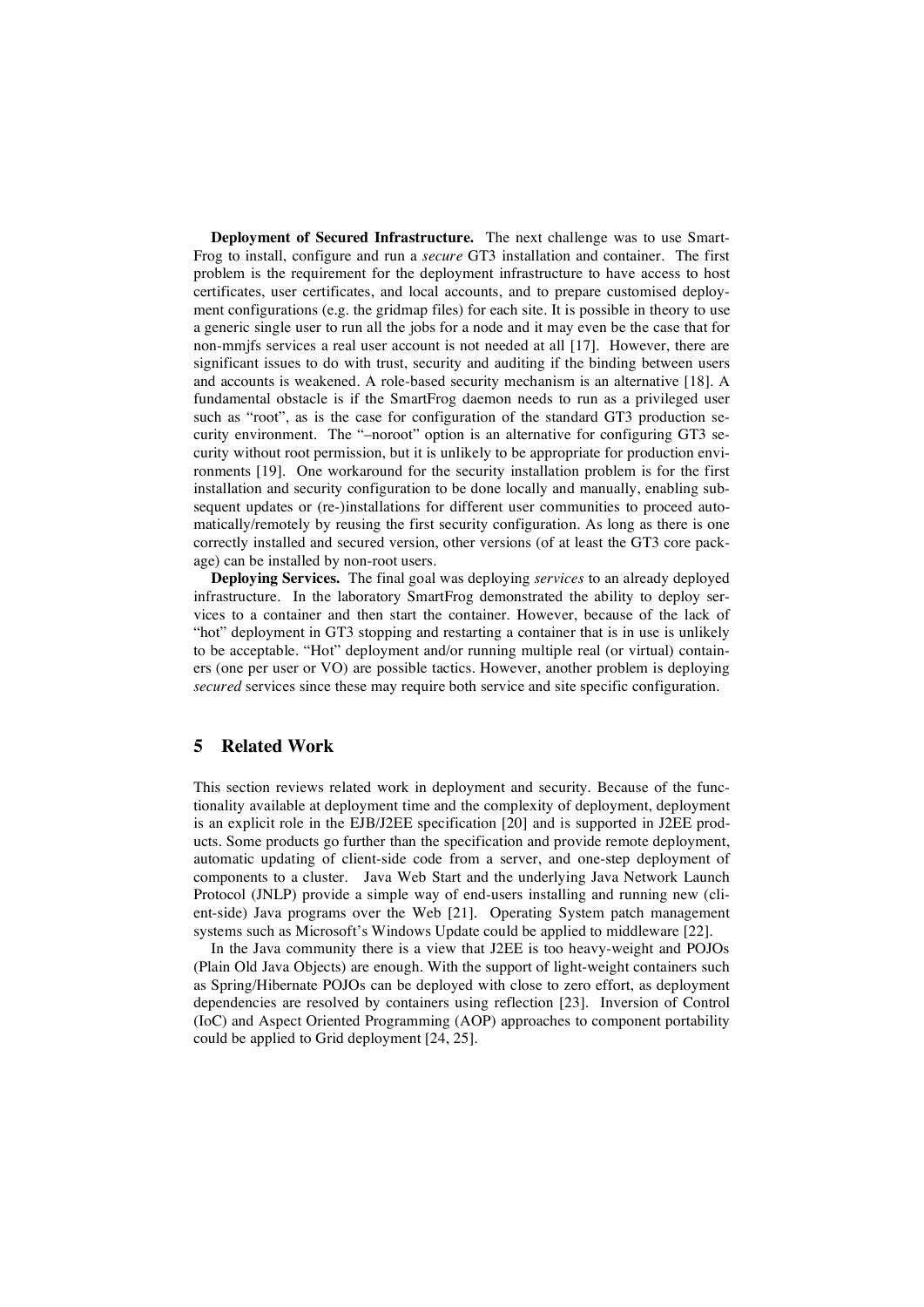Problems with deployment in Globus have been documented [26], as have Grid deployment Use Cases which complement our deployment scenarios [27, 28]. Other approaches and tools for Grid deployment include GITS [29], distributed Ant [30], the IBM autonomic deployment framework [31], deployment planning [32], PACMAN [33], GPT [34], and Virtual Machines [35]. None of these deal adequately with the deployment of services.

Work that specifically targets Grid service deployment includes model based deployment [35], dynamic deployment [37], QoS-aware deployment [38], dynamic service architecture [39], hot service deployment [39], grid service GUI [41], remote deployment interface [42], and two projects using SmartFrog [43, 44]. Related work on web services deployment includes remote deployment in Tomcat [44], Axis [46], and P2P web services deployment [47]. However, despite acknowledging the importance of the problem and providing a variety of solutions, we do not believe that any single existing approach adequately deals with all aspects of secure deployment of secured Grid infrastructure and services across firewalls.

An increasing number of projects are working on solutions to security issues and better tools and procedures are likely [11, 18, 47-50]. However, it is critical to ensure that these work seamlessly with services. CAS [50] does not work with grid services.

## **6 Conclusions**

Remote grid deployment infrastructure needs to: support deployment of infrastructure and services across organizational boundaries and firewalls; be secure; be able to deploy secure infrastructure; be manageable (deployment state, progress and errors monitored, and debugged and fixed); support configuration and version management, recovery and audit trails; be reliable and repeatable; maintain consistent versions and sets of components and services for a VO across heterogeneous resources; support multiple scenarios (e.g. un-deployment), roles, and role/trust delegation; be scalable (with increasing users, nodes, and services); be usable (easy to install, use and administer, portable, GUI tool support).

A fundamental problem is how to bootstrap the installation process. Which comes first: The deployment infrastructure or the grid infrastructure, the deployment security or the infrastructure security? On the face of it, the easiest solution is to start with a light-weight, portable, easy to install and secure, deployment infrastructure which is then used to bootstrap the installation of the Grid infrastructure, security and services. This is the approach we took with SmartFrog and which was demonstrated to work in the laboratory albeit with a number of simplifying assumptions. However, out of the laboratory, installing, configuring, securing, and debugging extra and redundant infrastructure for deployment presents the same types of problems as does the installation of grid middleware itself. The duplication of the security infrastructure and extra issues of trust by Systems Administrators, and use of the deployment infrastructure to secure grid infrastructure are significant barriers to this approach.

An alternative approach is to first remove the requirement for a redundant deployment-specific security infrastructure by using a lightweight security mechanism as the core of both the deployment and grid infrastructure. This allows the security mecha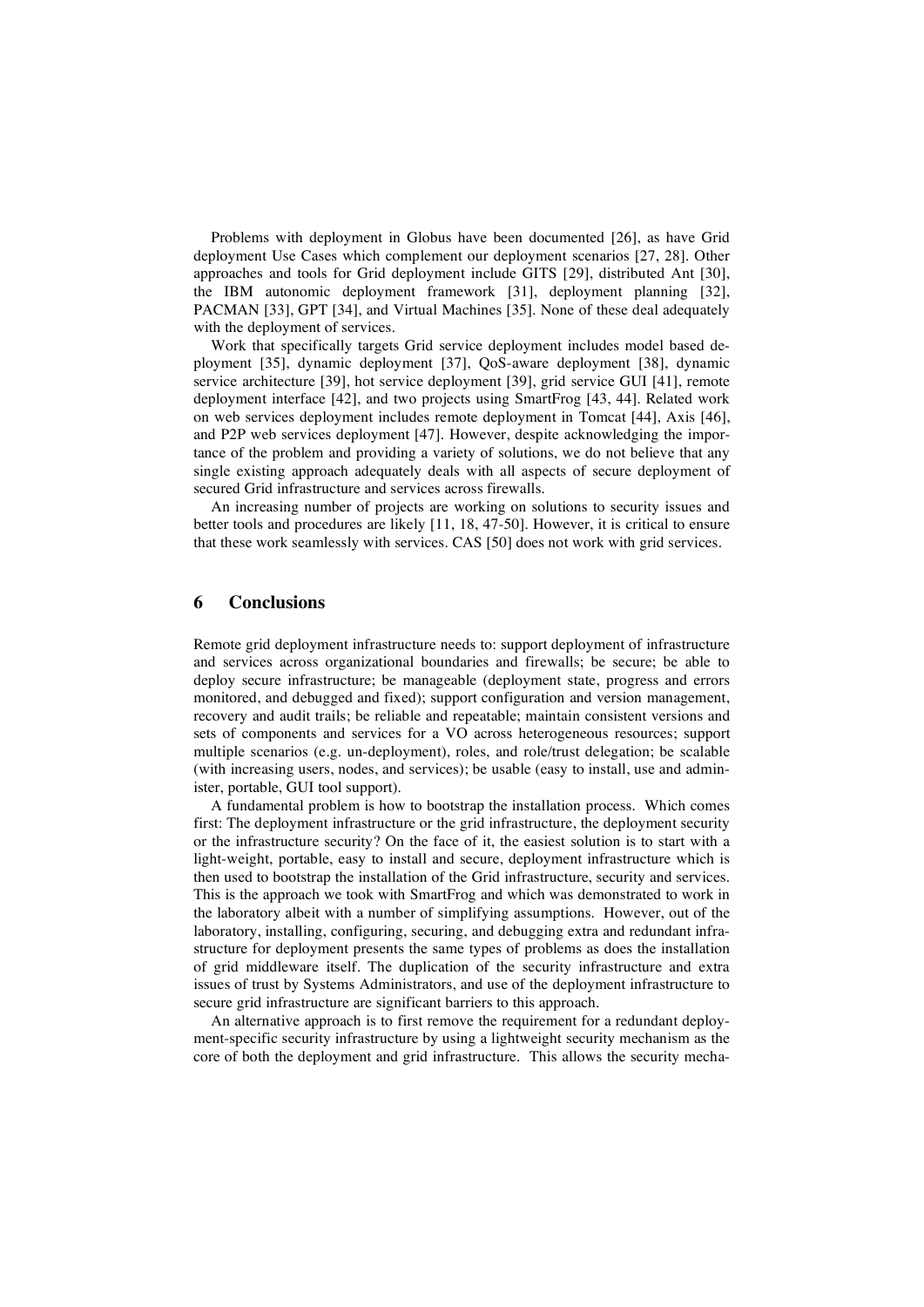nism to be set up once correctly and then used as the basis of deployment and infrastructure security. We believe this is feasible as the security requirements for  $1<sup>st</sup>$  order service security and deployment are simpler, or at least different, to what the GSI model is designed for. Ideally the security model would be composable (or extensible) so that its capabilities could evolve [53]. We have observed that the core GT3 package is relatively lightweight and portable compared with the other packages. It is therefore possible to remove the requirement for a redundant deployment infrastructure by including basic remote deployment capabilities in the core GT3 package. Assuming initial manual deployment of the core grid infrastructure, including basic deployment and security, the grid infrastructure itself can then be relied upon to support subsequent remote automated infrastructure re-installation/updates and service deployment. That is, deployment is a first-class citizen and adding it as an afterthought, or as an extra redundant infrastructure is best avoided. It needs to be built into the middleware stack. It would also be feasible to expose the middleware's remote deployment capability as a "service deployment service" in the container (using SOAP attachments to transfer GAR files). Finally, we suggest that the problem of debugging and rectifying run-time failures can be (partially) solved by making critical deployment context information available at run-time, along with the ability to redo some of the deployment steps. We call this approach "Deployment-aware debugging" which will be addressed in another paper.

Building a loosely coupled distributed grid system across organizational boundaries using OGSA is non-trivial and different from building a system over a LAN. This paper demonstrates that there is a need for better understanding of, and support for, cross-cutting non-functional inter-organizational roles such as deployment. There is a lot more work to do before we realize the vision of the Grid.

## **References**

- 1. The UK-OGSA Evaluation Project. http://sse.cs.ucl.ac.uk/UK-OGSA/
- 2. Foster, I., Kishimoto, H., Savva, A. (eds.): The Open Grid Services Architecture, Version 1.0 (2005). http://www.gridforum.org/documents/GFD.30.pdf
- 3. Globus Toolkit 3.0. http://www-unix.globus.org/toolkit/3.0/ogsa/docs/
- 4. Brebner, P. (ed.): UK-OGSA Evaluation Project Report 1.0: Evaluation of Globus Toolkit 3.2 (GT3.2) Installation (2004). http://sse.cs.ucl.ac.uk/UK-OGSA/Report1.pdf
- 5. Brebner, P. (ed.): UK-OGSA Evaluation Project Report 2.0: Evaluating OGSA Across Organizational Boundaries (2005). http://sse.cs.ucl.ac.uk/UK-OGSA/Report2.pdf
- 6. Brebner, P., Two Ways to Grid: A Service-centric vs. Resource-centric evaluation of the Open Grid Services Architecture (OGSA), CSIRO Technical Report (2005). http://www.ict.csiro.au/staff/Paul.Brebner/TwoWaysToGrid.htm
- 7. S. Tuecke, et. al.: Open Grid Services Infrastructure (OGSI) Version 1.0. Global Grid Forum Draft Recommendation (2003)
- 8. An Interview with Argonne's Steve Tuecke. IBM developerWorks (2003). http://www-106.ibm.com/developerworks/java/library/j-tuecke.html?dwzone=java
- 9. UK e-Science Certification Authority. http://www.grid-support.ac.uk/ca/
- 10. Girard, J.: Staging Files for Grid Jobs using Globus GASS Server. IBM developerWorks (2003). http://www-106.ibm.com/developerworks/grid/library/gr-cglobus3/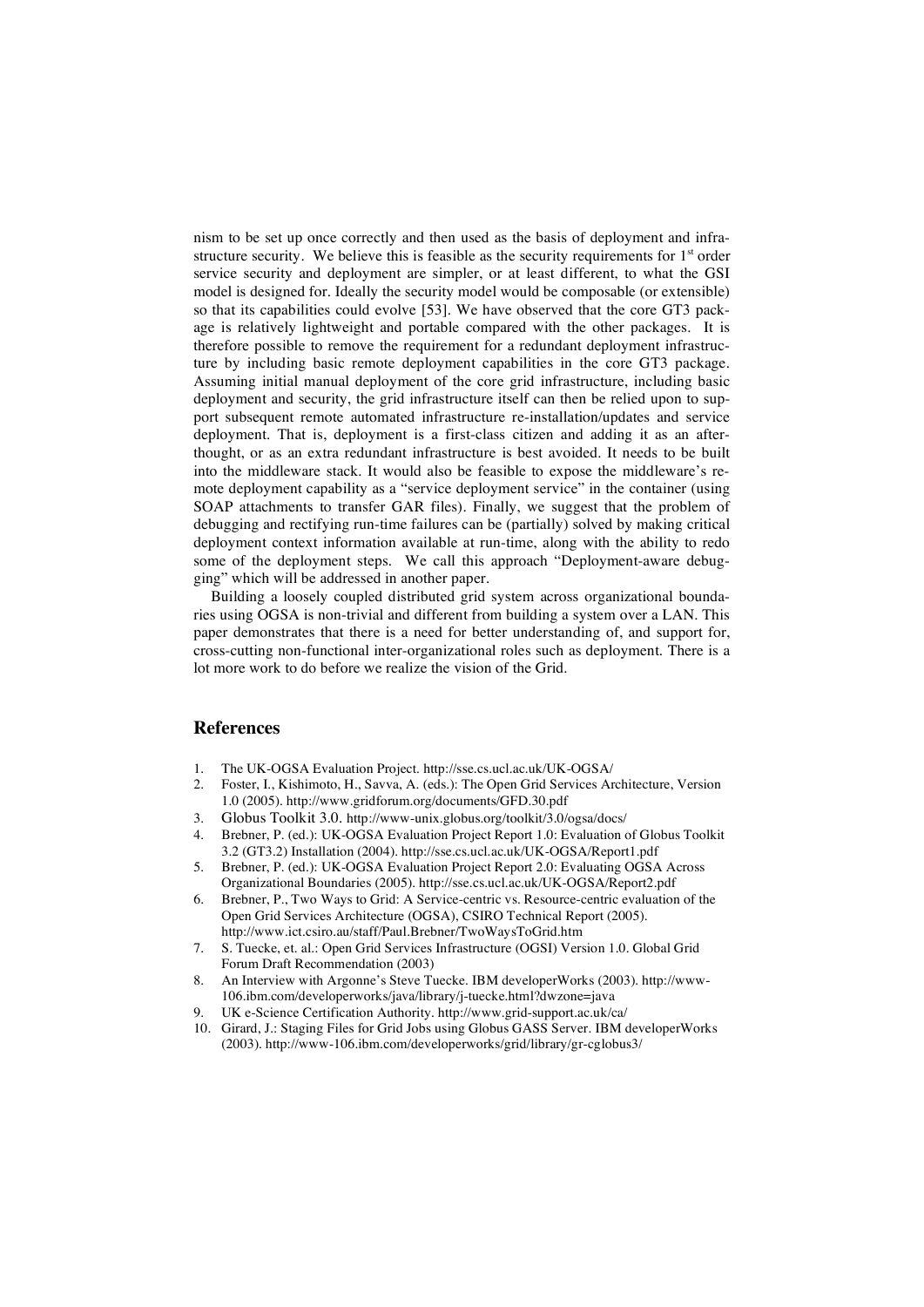- 11. Workspace Management Service. http://wwwunix.mcs.anl.gov/workspace/tech\_preview\_2/docs/index.html
- 12. Elwasif., W., Plank, J., Wolski, R.: Data Staging Effects in Wide Area Task Farming Applications. IEEE International Symposium on Cluster Computing and the Grid. Brisbane, Australia (2001)
- 13. Yahyapour, R.: Grid Resource Management and Scheduling. Europar 2004 Tutorial. http://www.di.unipi.it/europar04/Tutorial3/Europar\_Tutorial\_GRMS\_Yahyapour.ppt
- 14. Goldsack, P., Guijarro, J., Lain, A., Mecheneau, G., Murray, P., Toft, P.: SmartFrog: Configuration and Automatic Ignition of Distributed Applications. HP (2003). http://www.hpl.hp.com/research/smartfrog/papers/SmartFrog\_Overview\_HPOVA03.May. pdf
- 15. Kong, D., Novov, V., Tsalikis, D., Koukoulas, S., Karampaxoglou, T.: Deployment in Computational Distributed Grids. Main Report. UCL MSc Data Communications, Networks and Distributed Systems Project (2004).
- 16. jGuru: Remote Method Invocation. Sun Developer Network. (2000). http://java.sun.com/developer/onlineTraining/rmi/RMI.html
- 17. Globus 3.2.1. Job Submission Errors. Globus-discuss (2004). http://wwwunix.globus.org/mail\_archive/discuss/2004/10/msg00276.html
- 18. The PERMIS project. http://www.permis.org/en/index.html
- 19. GT3.2 Installation Guide. http://wwwunix.globus.org/toolkit/docs/3.2/installation/install\_installing.html#rootNonroot
- 20. Enterprise JavaBeans Specification, Version 2.1. Sun Microsystems, http://java.sun.com/products/ejb/docs.html
- 21. JNLP. http://java.sun.com/products/javawebstart/faq.html, http://java.sun.com/developer/technicalArticles/Programming/jnlp/
- 22. Dadzie, J.: Understanding Software Patching. ACM QUEUE. March (2005)
- 23. Matthew, S.: Examining the Validity of Inversion of Control. The Server Side. (2005). http://stage.theserverside.com/articles/article.tss?l=IOCandEJB
- 24. Fowler, M.: Inversion of Control Containers and the Dependency Injection Pattern. (2004). http://www.martinfowler.com/articles/injection.html
- 25. Spille, M.: Inversion of Control Containers. (2004). http://www.pyrasun.com/mike/mt/archives/2004/11/06/15.46.14/index.html
- 26. C. Mattmann, S. Malek, N. Beckman, M. Mikic-Rakic, N. Medvidovic and D. Crichton. GLIDE: A *G*rid-based, *L*ightweight, *I*nfrastructure for *D*ata-intensive *E*nvironments. European Grid Conference (EGC2005), pp. 68-77. Amsterdam, February (2005)
- 27. Lamanna, M., Rocha, R.: Grid Deployment Use Cases. LHC CERN (2004). http://lcg.web.cern.ch/LCG/peb/GTA/GTA-ES/es-008.doc
- 28. Foster, I., Gannon, D., Kishimoto, H., Von Reich, J. (eds.): OGSA Deployment Use Cases. Global Grid Forum (2004). http://www.ggf.org/documents/GWD-I-E/GFD-I.029v2.pdf
- 29. Fenglian X., Eres, M., Baker, D., Cox, S.: GITS, Grid Integration Test Script. IEEE International Conference on Services Computing (2004) 281 - 287
- 30. Goscinski, W., Abramson, D.: Distributed Ant: A System to Support Application Deployment in the Grid. IEEE/ACM International Workshop on Grid Computing (2004) 436-443.
- 31. Small, L.: The IBM autonomic deployment framework. http://www-128.ibm.com/developerworks/autonomic/library/ac-abc2/
- 32. Lacour, S., Perez, C., Priol, T.: Deploying CORBA Components on a Computational Grid: General Principles and Early Experiments Using the Globus Toolkit. In: Emmerich, W. Wolf, L. (eds.): Proceedings of the 2nd International Working Conference on Component Deployment (CD 2004)*.* Number 3083 LNCS. Edinburgh, Scotland, UK. Springer-Verlag  $(2004)$  35-49